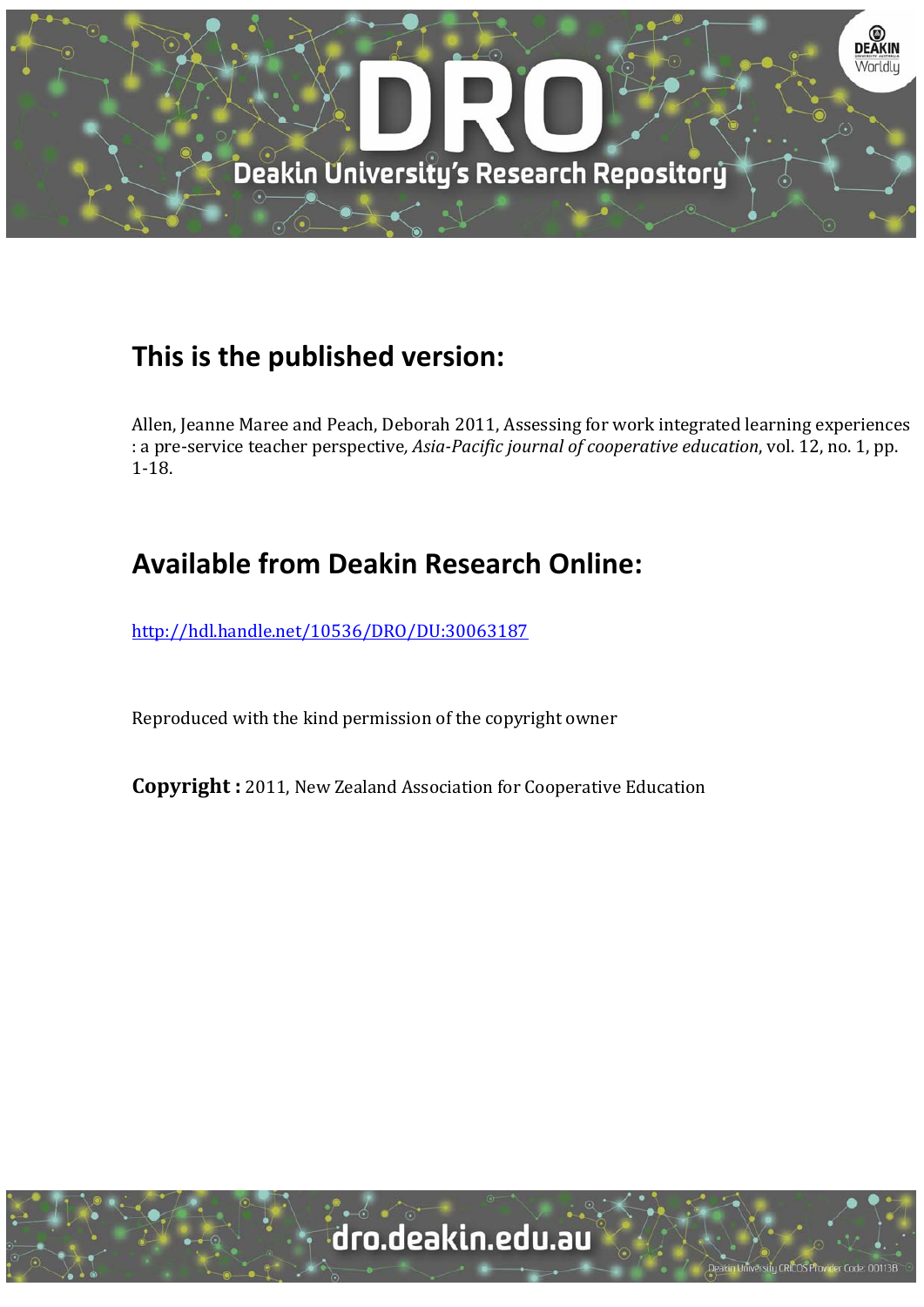# **Assessing for work integrated learning experiences: A pre-service teacher perspective**

JEANNE MAREE ALLEN<sup>1</sup> University of Tasmania, Australia

#### DEBORAH PEACH Queensland University of Technology, Australia

A critical aspect of the debate about work integrated learning in the university context is the blurring of boundaries and responsibilities in terms of student learning. In an Australian pre-service teacher education program this blurring of boundaries is apparent in stakeholder tensions about the nature and role of assessment during the practicum. In the study reported in this paper, students responded positively to the content of assessment tasks but maintained that their efforts to implement the associated planning in the workplace were stymied because of disparate understandings between university and school staff about the purpose of the task. (*Asia-Pacific Journal of Cooperative Education, 2011, 12(1), 1-17*)

Keywords: assessment, practicum, pre-service teacher education, role strain, school-university partnership, symbolic interactionism, teacher education program, theory-practice

#### INTRODUCTION

Out of the international debate on the impact of the global economic crisis have emerged questions about the future of universities. In Australia, speculation is rife about the federal government's plans to increase participation rates and move the sector to a more competitive base through the introduction of student vouchers. Vouchers will give students greater choice over what and where they study. The Bradley Report (Bradley, Noonan, Nugent, & Scales, 2008, p. 4) argues that the sector faces a period of unprecedented change and that 'Australia needs a higher education sector that is responsive to unpredictable change on a global scale."

For many, the economic climate makes training and further education even more important. Moreover, students who want to be competitive in the job market need to respond to employers' demands for work-ready graduates able to hit the floor running. Whilst it has long been recognized that work integrated learning<sup>2</sup> (WIL) provides students with a context and an opportunity to develop their generic

 $\overline{a}$ 

<sup>&</sup>lt;sup>1</sup> \*Corresponding Author: Faculty of Education, University of Tasmania, Private Bag 66 Hobart, Tasmania 7001:

Ph: 61 3 6226 1972; Fax: 61 3 6226 2569

Email: [Jeanne.Allen@utas.edu.au](mailto:jeanne.allen@utas.edu.au)

<sup>2</sup> The World Association for Cooperative Education (WACE, n. d.) provides the following definition of work integrated learning: 'Work Integrated Learning combines professional work experiences with classroom studies in many forms, including: Research, Internships, Study Abroad, Service Learning, Student Teaching, Clinical Rotations, Community Service, Industry Attachments, Cooperative Education [and] Professional Work Placements."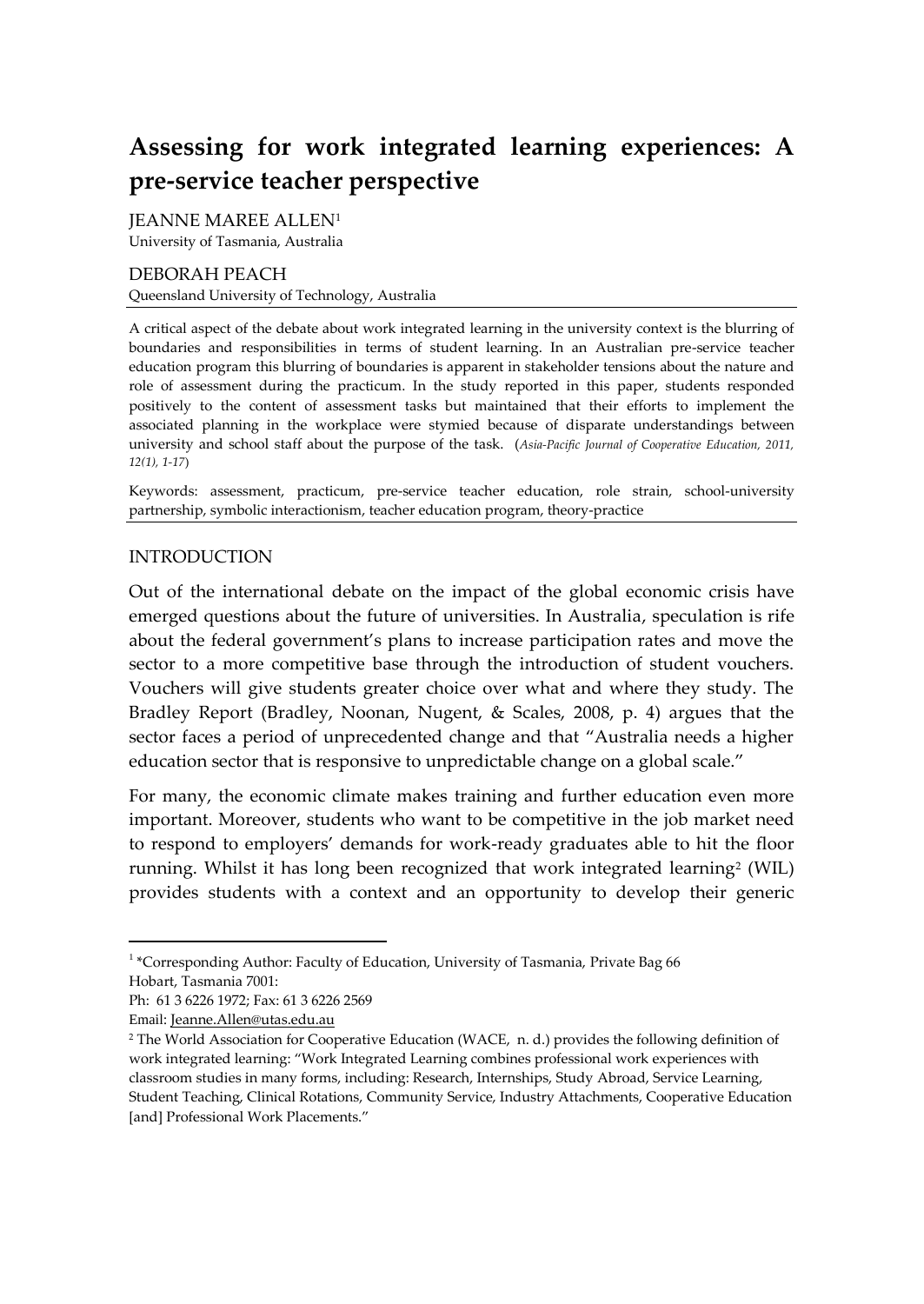employability skills, there is much debate regarding the optimum way of measuring the acquisition and development of those skills. It is to the issue of relevance and demands for work-ready graduates in areas of national need that this paper turns. The paper considers teacher education and the way that work integrated learning experiences in the teacher practicum could be improved to produce workplace-ready and futures-oriented professionals. A recent national media article claimed that in times of employment uncertainty, teacher training numbers are set to increase as people seek more secure and safe employment options (Rout, 2009). This predicted increase in student enrolments in teacher education courses provides a timely opportunity to re-examine the way that universities approach teacher training and, in particular, how assessment in the teacher practicum supports the development of work-ready graduates. In teacher education, as in other discipline areas, it is of the utmost importance to provide students with the opportunity to participate in assessment tasks that provide the opportunity to reflect, and are grounded in the actual doing.

The study reported in this paper of a university teacher education program explores the nature and role of assessment during a work-integrated learning experience (practicum). Analysis of the data collected from students provides an insight into their experiences of completing an applied assessment task from the perspective and interpretation of the social reality of implementing plans constructed on campus into practice in the workplace. Several themes emerge in relation to the value students place on the authenticity of the task and the importance of clear expectations and knowing what is expected of them.

# CONTEXT

The Bachelor of Learning Management (BLM) was introduced into a regional Australian university in 2001 to replace the conventional Bachelor of Education (BEd) program. Created to respond to the perceived need for program reform in pre-service teacher education (Smith & Moore, 2006), it represents a paradigm shift away from traditional programs that are based on the assumption that theoretical underpinnings, provided through on-campus course work, will be automatically translated by pre-service and beginning teachers into actionable sequences in the learning site (Lynch, 2003).

Comprising the BLM are four key knowledge domains: *Essential Professional Knowledge, Futures, Networks and Partnerships*, and *Pedagogy*. Courses within these domains include a theoretical background in instructional theory and design, and an understanding of the meta-analysis of teaching/learning, with a particular focus on the role of the teacher in achieving learning outcomes in students (Allen & Smith, 2007). The on-campus work done by BLM students focuses on the practice of classroom teaching rather than the discipline languages of educational psychology, child development patterns, sociology of education and other mainstays of traditional BEd programs (Smith & Moore, 2006).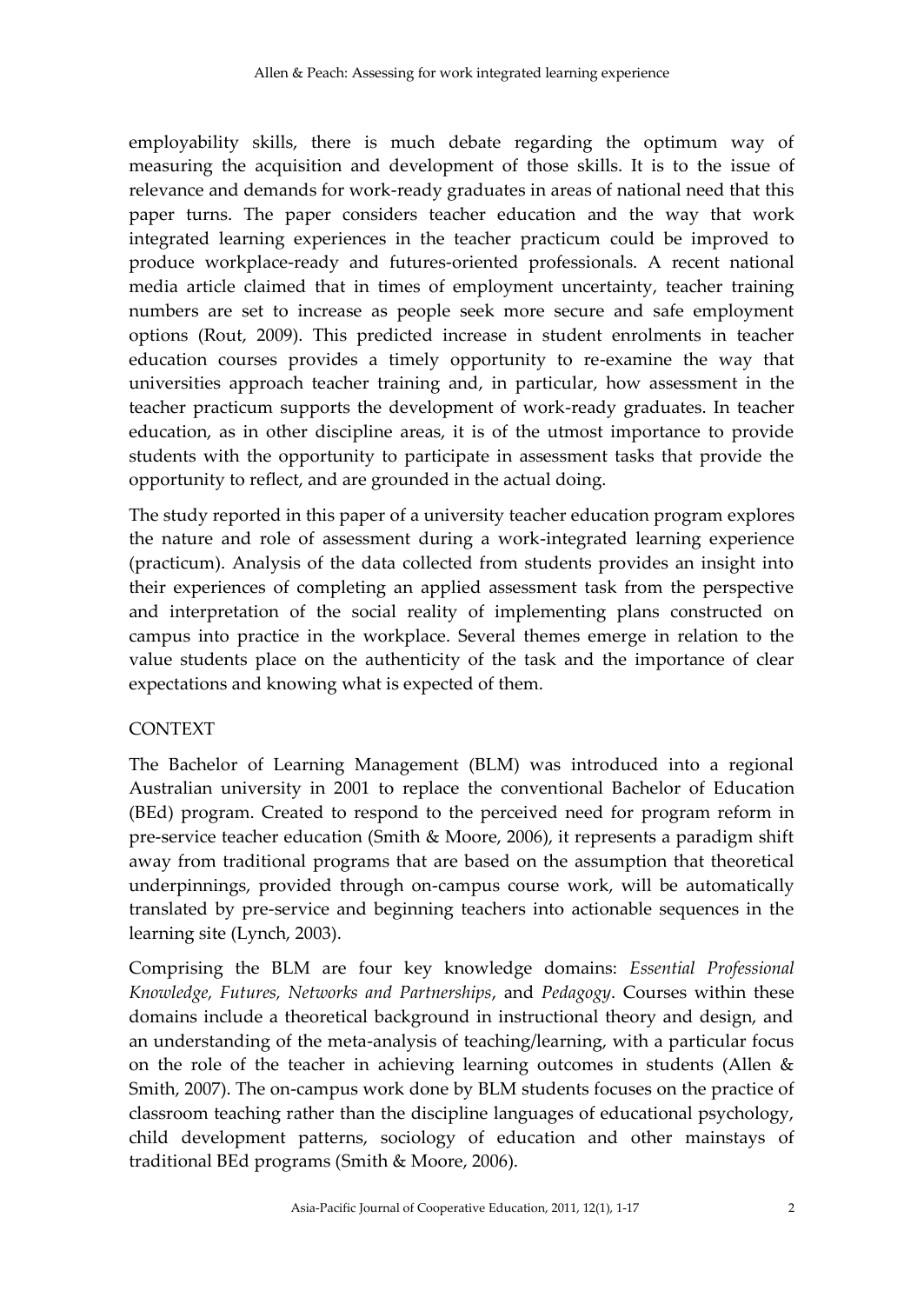One core initiative of the BLM of particular importance in this study is the reconceptualization of the traditional practicum-type periods in schools common to pre-service teacher education programs. The practicum has been designed so that students are required to put into practice the concepts and theories explored on campus (Smith & Moore, 2006). In practice, this plays out as follows: all core courses of the BLM comprise two major assessment tasks; the first usually seeks to determine students' understanding of theory while the second is a practical task, designed to be applied in the school context. The latter applied task in one core course is the focus of this study.

Key to the success of the practicum is effective partnership arrangements between the university and industry, in particular 'Teaching Schools.' The Teaching Schools model is an arrangement that requires commitment by both the university and the schools to a central rationale and input of expert knowledge into the BLM (Turner, 2006). Thus, one premise of the BLM is that course work and assessment are codeveloped and that all Teaching Schools' participants—students, academic staff and supervising teachers—follow the same script (Smith & Moore, 2006). In terms of student assessment, this means that the in-school supervisor should be trained in, and knowledgeable about, the details of the assessment task and what is supposed to be achieved.

#### THEORETICAL ORIENTATION

The theoretical orientation of this study is derived from the interpretive school of thought of symbolic interactionism. This approach allows us to focus on the active input of pre-service teachers as they articulate their experiences and perceptions of assessment during practicum. Central to the symbolic interactionist perspective are emphases on subjectivity and interpretation in the creation of meaning (Blumer, 1969). Therefore, the participants' own understandings, viewed from their own experience of social realities, become the subject matter for research.

According to symbolic interactionism, participants' beliefs and past experiences play a role in their present behavior, most importantly in helping them define their current environment. They then act according to this definition (Blumer, 1969). That is, participants are not controlled by their beliefs or by what happened to them in the past, but rather they use beliefs and past experiences to interpret the current situation and then act accordingly (Charon, 2007). In this research, we explore how some pre-service teachers involved in the teaching practicum construct, perceive and interpret the social reality of implementing planning constructed on campus into practice in the workplace. Their perceptions of the meanings they attach to their experience are central to this research.

A fundamental premise of symbolic interactionism is that the capacity for taking the role of the other is essential to the development of self-concept, symbol use, and culture (Mead, 1934). Role-taking involves imagining the world from the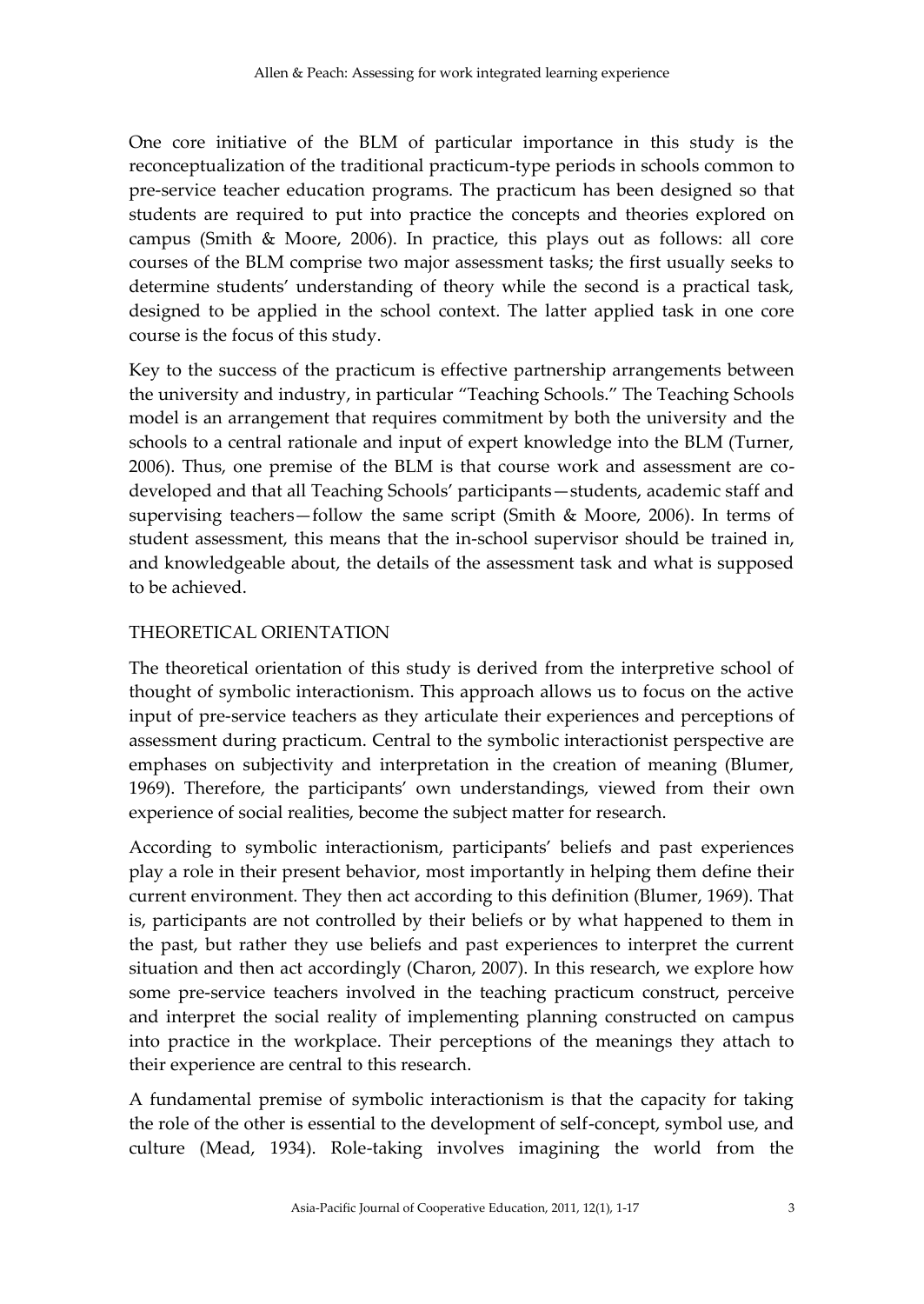perspective of another, and it is the perspectives of this 'generalised other' that allow individuals to view themselves (Blumer, 1969, p. 22). Taking the role of the other is necessary for learning one's own perspectives, for working through social situations, for knowing how to manage others, and for symbolic communication. Individuals continually assess how they affect others and how others affect them (Blumer, 1969).

In taking the role of others, individuals frequently encounter incompatible or opposing expectations. An example is the differing expectations encountered in the role of psychologist in a public clinic. Such a role requires the provision of exemplary care to each patient while abiding by budgetary constraints determined by administrative staff. The perceived difficulty in meeting the conflicting demands of different sets of expectations and obligations when performing one role is known as 'role strain' (Goode, 1960). Many roles have differing role dimensions and previous studies have shown that, within the meaning making of the individual, this can lead to a prioritization of one or more dimensions over others (Becker & Geer, 1958; Smith-Lovin, 2007; Stryker, 1980). That is, individuals compartmentalize or abandon dimensions of their roles as primary interactional methods in order to decrease feelings of strain (Hicks, 2008). Based on previous empirical research (Allen & Peach, 2007), it is our hypothesis that this occurs within the pre-service teacher practicum experience.

# **METHODOLOGY**

The study reported in this paper used a qualitative approach to explore the nature and role of assessment during practicum from the view of pre-service teachers. Our decision to focus on this particular group of stakeholders was guided by the need identified in the literature to incorporate the student voice. Korthagen, Loughran and Russell (2006, p. 20) point out that 'candidates' voices are rarely used to ascertain whether their teacher education program achieves its goals.'

A purposive sampling technique (Cohen, Manion, & Morrison, 2007) was used to select respondents who had recently completed a practicum in schools. The temporal dimension is important in data collection (Blumer, 1969) and we reasoned that, given the short period of time elapsed since the practicum, these students would be well positioned to provide their perspectives about the assessment experience. Thus, the sample included one group of second-year students who had completed their second practicum five weeks earlier. The practicum was linked to a core BLM course, *Essential Professional Knowledge*, which these students, from both the primary and secondary strands of the BLM, had all undertaken the previous term.

Students in the sample were extended an email invitation to participate in the study and were advised of the voluntary nature of the project. They were also assured of anonymity, which was ensured through the use of pseudonyms; removing any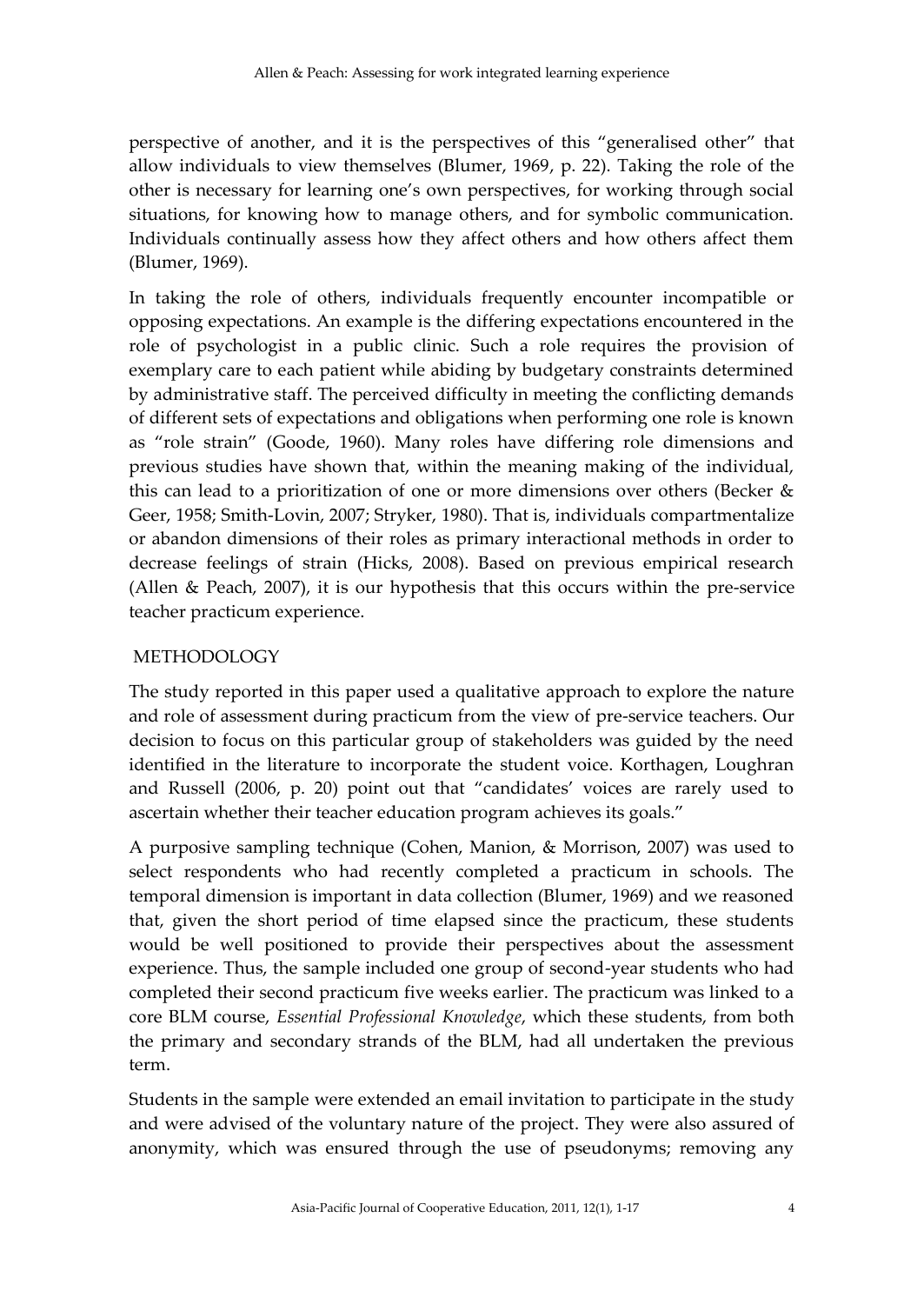identifying details from the surveys; and the employment of a Research Assistant with no affiliation with the students or Faculty to collect and de-identify data. Of 23 students enrolled in the course, 17 agreed to participate, representing a response rate of 74 percent. Participants were sent the survey and an information sheet by email attachment and were advised that the return of the survey (as an email attachment or in hard copy) constituted consent to participate in the study. The 17 completed surveys were returned by email within the two-week time frame stipulated in the information sheet.

The survey comprised both closed and open questions (see Findings section). The 11 closed questions were presented as items on a five-point Likert scale and were designed to gauge students' perceptions of the assessment task as they relate to the principles of good practice in work-integrated learning programs (Atchison, Pollock, Reeders, & Rizzetti, 2002). The four open questions were less specific and provided a way to further understand the nature and role of the assessment task from the participants' point of view (Kvale, 2008). The particular task that provided the focus for the survey was the second of two assessment items in *Essential Professional Knowledge* and was worth 50 percent of the final course grade. The aim of the task was for students to demonstrate their understanding of planning through the interpretation and enhancement of a pre-existing unit plan or module. The expectation was that students would subsequently use this planning as a basis for their teaching during the three-week practicum. Supervising teachers in the Teaching Schools were, in principle, made aware of the requirements of the task by university practicum staff and, in line with partnership arrangements established between the university and schools (Allen & Peach, 2007), were expected to oversee its practical application. University staff conducted assessment of the written task. The practical application was not assessed per se.

Data analysis was a twofold process. First, we analyzed each item of the Likert scale separately to provide descriptive statistics about participants' perceptions of the task (Clason & Dormody, 1994). Results are percentages based on a scale from strongly agree (5) to strongly disagree (1). Second, we conducted a categorical analysis of responses to the open questions. This began with sifting through the data and assigning both in vivo and abstract codes to significant words, phrases and ideas (Coffey & Atkinson, 1996). We then generated categories in order to understand "the patterns, the recurrences [and] the plausible whys in the data" (Miles & Huberman, 1994, p. 69) and finally established linkages or themes identified in and between the categories. Themes in this study, while relating closely to the content of the data, are generally those that we constructed and which took us towards concepts of a more analytic, theoretical relevance. That is, we moved our coding process from identifying categories that aligned closely with the original data to those that inferred broader analytic issues (Coffey & Atkinson, 1996).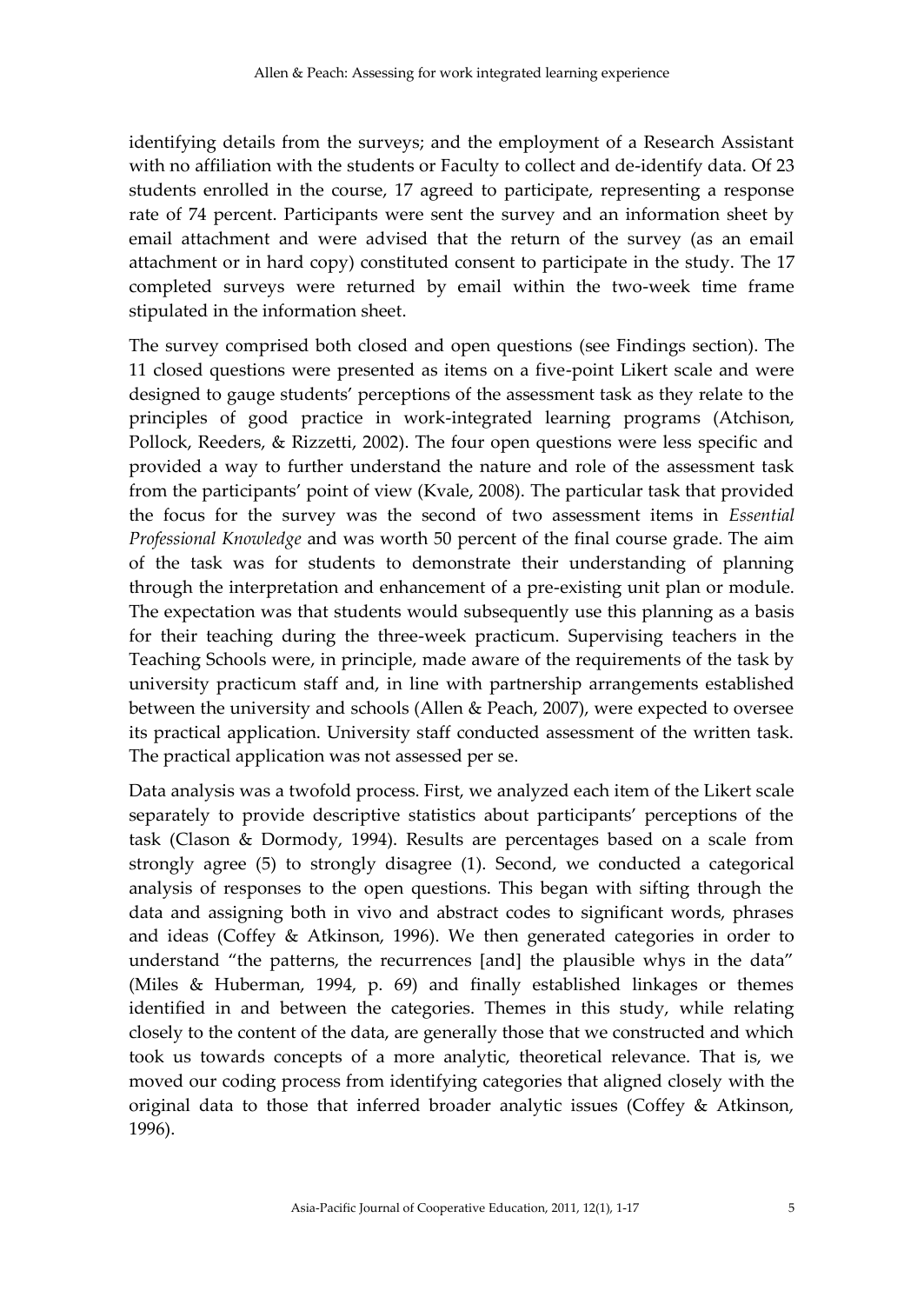# **FINDINGS**

The survey consisted of two parts: an overall student rating of the task and written comments in response to open questions.

#### *Overall rating*

Percentage ratings of the first part of the survey are outlined in Table 1.

# TABLE 1:

Percentage ratings of the Likert scale survey

|              | <b>STATEMENT</b>                                                                                                                                                                                                     | <b>RATING</b> |
|--------------|----------------------------------------------------------------------------------------------------------------------------------------------------------------------------------------------------------------------|---------------|
| $\mathbf{1}$ | The task is similar to the real work done in a professional<br>context.                                                                                                                                              | 68.4%         |
| 2            | The task effectively integrates required workplace skills with<br>university academic requirements.                                                                                                                  | 72.8%         |
| 3            | Timely feedback enables students to act upon the criteria of the<br>task.                                                                                                                                            | 68.2%         |
| 4            | The task reflects clear alignment with the rest of the course.                                                                                                                                                       | 71.6%         |
| 5            | The task emphasizes assessment for learning rather than just for<br>grading.                                                                                                                                         | 67.2%         |
| 6            | The task is fair and free from bias and does not advantage or<br>disadvantage any groups of students.                                                                                                                | $67.2\%$      |
| 7            | The task is based on criteria negotiated with students to ensure<br>they understand the nature of the task and what constitutes<br>quality in terms of the outcome.                                                  | 71.8%         |
| 8            | The task provides clear evidence that students have achieved<br>the desired learning outcomes.                                                                                                                       | 73.0%         |
| 9            | The task is motivating, enjoyable, sustains interest, and is<br>challenging, but achievable.                                                                                                                         | 64.6%         |
| 10           | The task provides opportunities to develop critical thinking and<br>problem solving skills needed in professional situations, as well<br>as the cognitive and performance skills relating to graduate<br>attributes. | 74.2%         |
| 11           | The task incorporates self, peer, and client assessment in<br>conjunction with academic teacher assessment.                                                                                                          | 68.2%         |
|              | The overall average rating of the task                                                                                                                                                                               | 69.4%.        |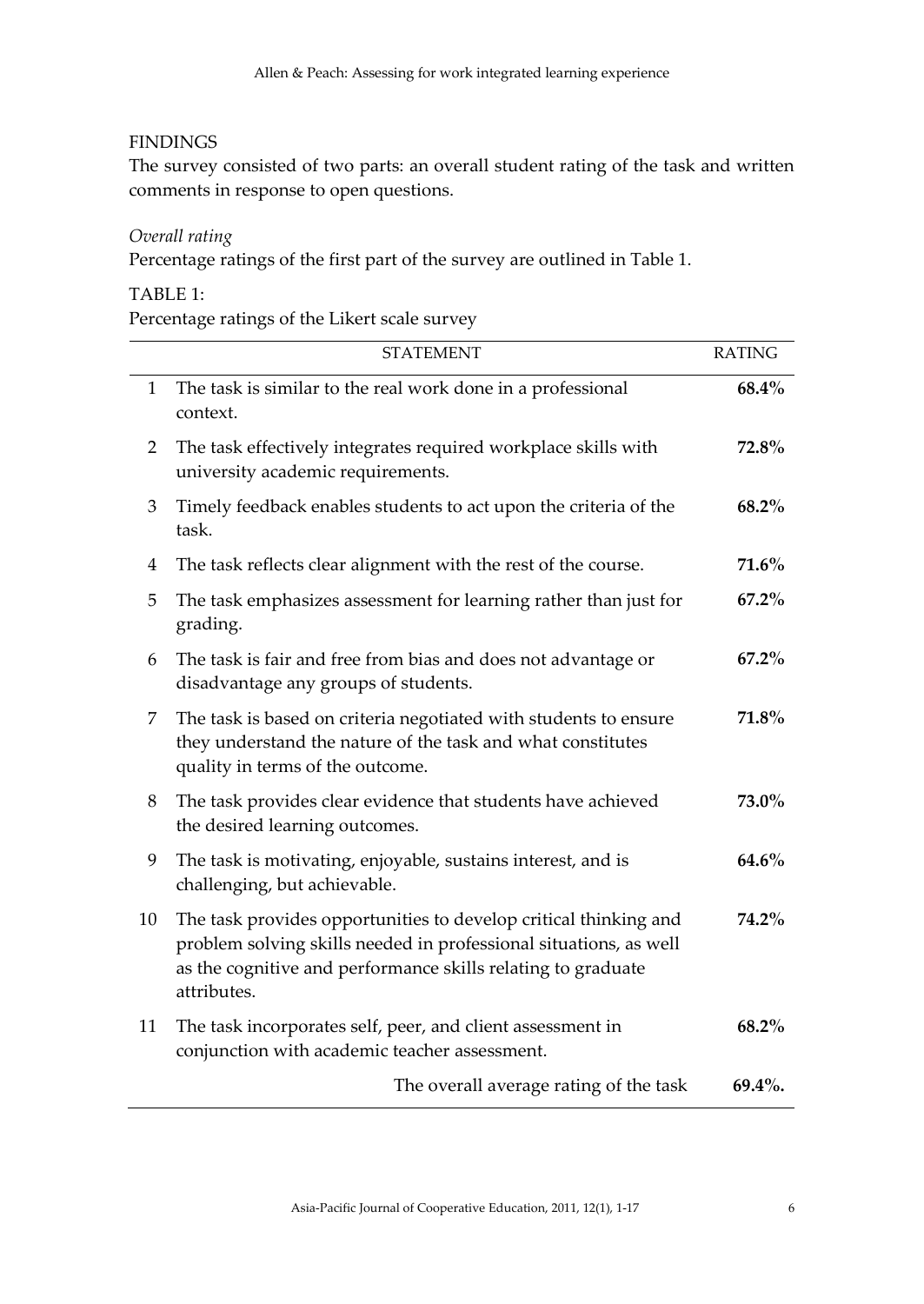#### *Written comments*

Written comments further elucidated participants' perceptions of the task. Table 2 provides a summary of the concepts identified in the data analysis.

# TABLE 2

Summary of written comments about aspects of the task

| <b>QUESTIONS</b>                                                                  | <b>COMMENTS</b>                                                                                                                                                                                                                                                                                                                                                                                                                                                                      |
|-----------------------------------------------------------------------------------|--------------------------------------------------------------------------------------------------------------------------------------------------------------------------------------------------------------------------------------------------------------------------------------------------------------------------------------------------------------------------------------------------------------------------------------------------------------------------------------|
| What were the best<br>aspects of the task and<br>why?                             | The opportunity to learn how to develop and write a<br>$\bullet$<br>unit plan<br>• Relevance and practical 'real life' application<br>• Clear explanations about task requirements provided<br>on campus<br>• Modifying an existing unit plan<br>• Developed understanding of the pedagogical<br>framework, Dimensions of Learning                                                                                                                                                   |
| What factors (if any)<br>limited its<br>effectiveness for you?                    | • No opportunity/restricted opportunity to implement in<br>the school<br>• Lack of understanding of task requirements by the<br>supervising teacher<br>Extra workload in writing alternative unit plan/s for<br>the workplace<br>Time constraints associated with completing the task<br>• Limited/delayed feedback                                                                                                                                                                  |
| In your opinion, how<br>might the task be<br>improved?                            | • Revise length and format of the task<br>• Establish similar task expectations between university<br>and school staff<br>Improve channels of communication between sectors<br>Separate university and practicum work                                                                                                                                                                                                                                                                |
| Please provide a<br>personal reflection on<br>your own learning<br>from the task. | • Opportunity to understand and practise unit planning<br>was beneficial<br>• Task was challenging/interesting and developed<br>important workplace skills<br>• The requirements of the task (length, format) were<br>clear but difficult to achieve<br>• Significant differences between unit planning at<br>university and schools<br>That the unit plan could not be implemented detracted<br>from the practicum experience<br>Students have no input into task content or design |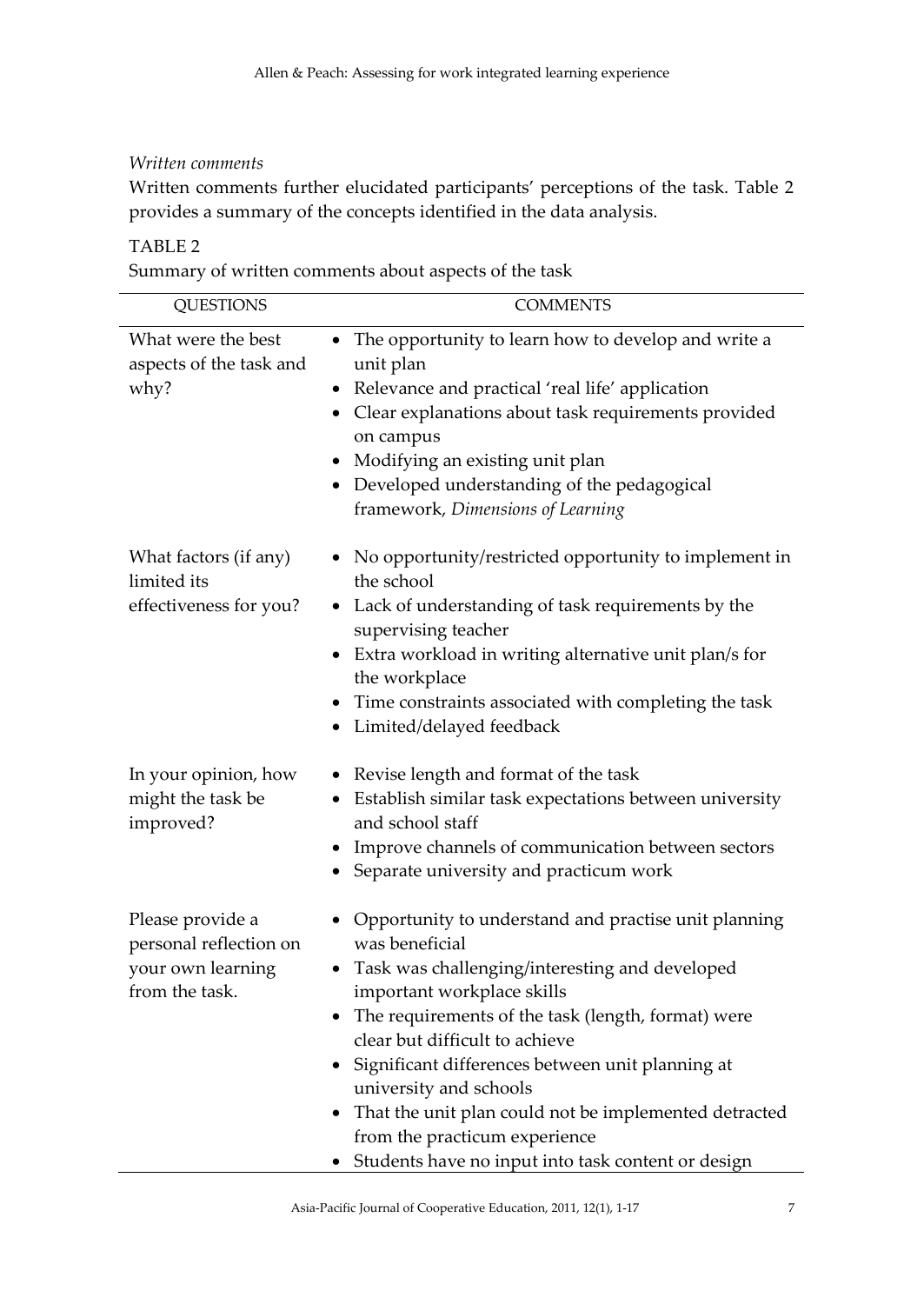These results highlight the need to consider carefully how assessment of workintegrated learning experiences (such as the teacher practicum) can potentially help us move towards stronger partnerships between stakeholders and move towards negotiated learning outcomes in relation to the desired learning outcomes of the practicum. Boud (2001) argues that assessment should be *for* learning rather than *of*  learning and that sustainable assessment is that which meets the needs of the present and prepares students to meet their own future learning needs. We argue that the assessment experience during practicum should provide an opportunity for students to learn and not merely satisfy compliance with university process. This is explored in more depth in the next section.

#### DISCUSSION

The generation of themes in our data analysis was guided by core principles of effective assessment as identified in work-integrated learning literature (Bryan & Clegg, 2006). The following discussion is framed around two of the principles of effective assessment shown to be valued most by students, namely, *authentic tasks* and *unambiguous expectations 3* . Within these groupings, we discuss how respondents reported making meaning of the assessment experience and how they dealt with the dimensions of their role during practicum.

#### *Authentic tasks*

 $\overline{a}$ 

The literature has strongly established that students value tasks that they perceive as having real life application and that mirror the skills required in the workplace (Allen & Peach, 2007; Barnes, 2008; Yayli, 2008). In this study, 13 of 17 participants noted the authenticity or real life feature of the task as one of the best aspects of the assessment experience. These comments are indicative:

You were able to gather skills that will be used in the workplace.

Using my unit plan in a real life setting was the best part. The reason for this is I got to see if it was good or not.

It related to the job that we are involved in, e.g., this task identified what is needed for a unit plan when teaching.

Students particularly valued the opportunity to write the unit plan, which they saw as a basic requirement of the role of teacher: 'It allowed you to plan something like a teacher.' It would seem, based on participants' responses, that the understanding gained through their planning, was of comparable importance to the projected implementation of the unit. For example, students provided the following comments about the best aspects of the task:

<sup>&</sup>lt;sup>3</sup> For the purposes of this paper, we limit our discussion to these themes and leave others for later discussions.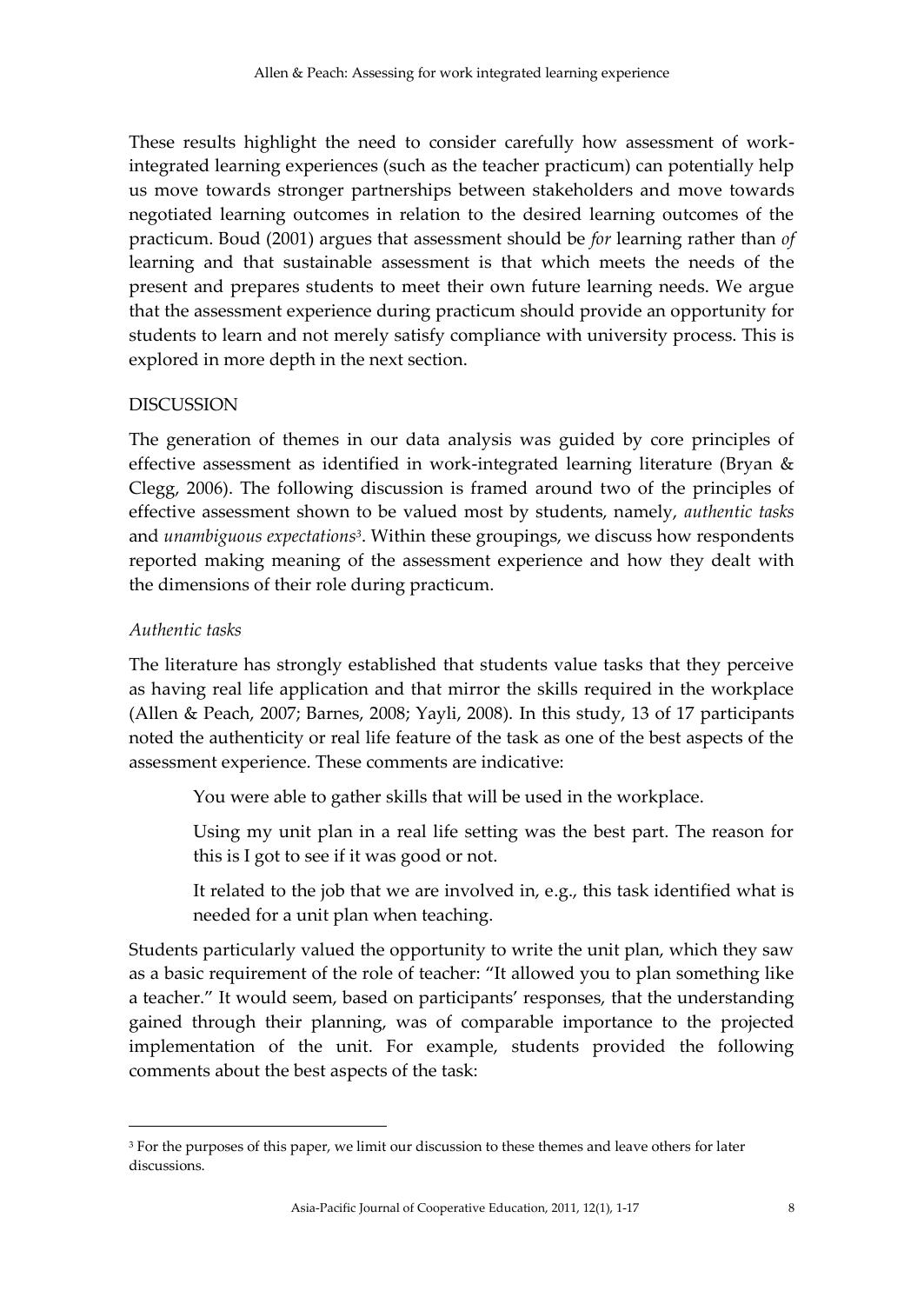Learning the structure of a unit. Didn't know how much it involved and now I feel more confident.

Actually planning a unit. What a thorough unit would look like.

Provides more practical knowledge of planning in real life.

Several observations can be made in light of these data. First, students perceive the authenticity of the task in both its content— writing a unit plan—and in its applicability in the workplace. That some students were ultimately unable to implement the planned unit (see below) did not seem to negate its meaning for them as an authentic task. In the words of one respondent, 'having a go at a real unit plan' was the best aspect of the task despite the fact 'it was not in the right context … and had to be changed anyway.' The students saw the task as valuable in its own right.

Second, these findings stand in contrast to studies showing that students tend to be dismissive of on-campus instruction that is incongruous with practice in schools (Allen, 2009; Grossman, Smargorinsky, & Valencia, 1999). Indeed, one of the factors that produces and sustains the theory-practice gap in teacher education is that students tend to equate university work with theory, no matter what its nature, and work in schools as practice (Allen, 2009). Participants in this study, however, made meaning of the task in terms of both its value as a professional tool and its anticipated applicability in their work at a later stage. The following comments exemplify the responses of the ten participants who indicated that they did not implement the unit:

I enjoyed this task once I got my head around it. I found it was not as daunting as I first thought it would be. It was also a challenge, integrating a number of subjects.

[I liked] finding out what a unit plan constitutes because this was our first real go at developing one.

The template and explicit explaining were very helpful. Something I can use as a teacher.

Participants' beliefs about the authenticity of the task can be interpreted through the perspective of symbolic interactionism. As teachers-in-training, these students were constantly searching for the perspectives and rules of the group they aspired to enter (Mead, 1934). That is, while currently in the role of student, their concern was with defining situations in their projected role of teacher. When planning units of work on campus, students were constantly defining and evaluating the meaning of this work in the context of the school. Their responses about the value of the task suggest that, in the main, they were able to validate the task as meaningful in the workplace.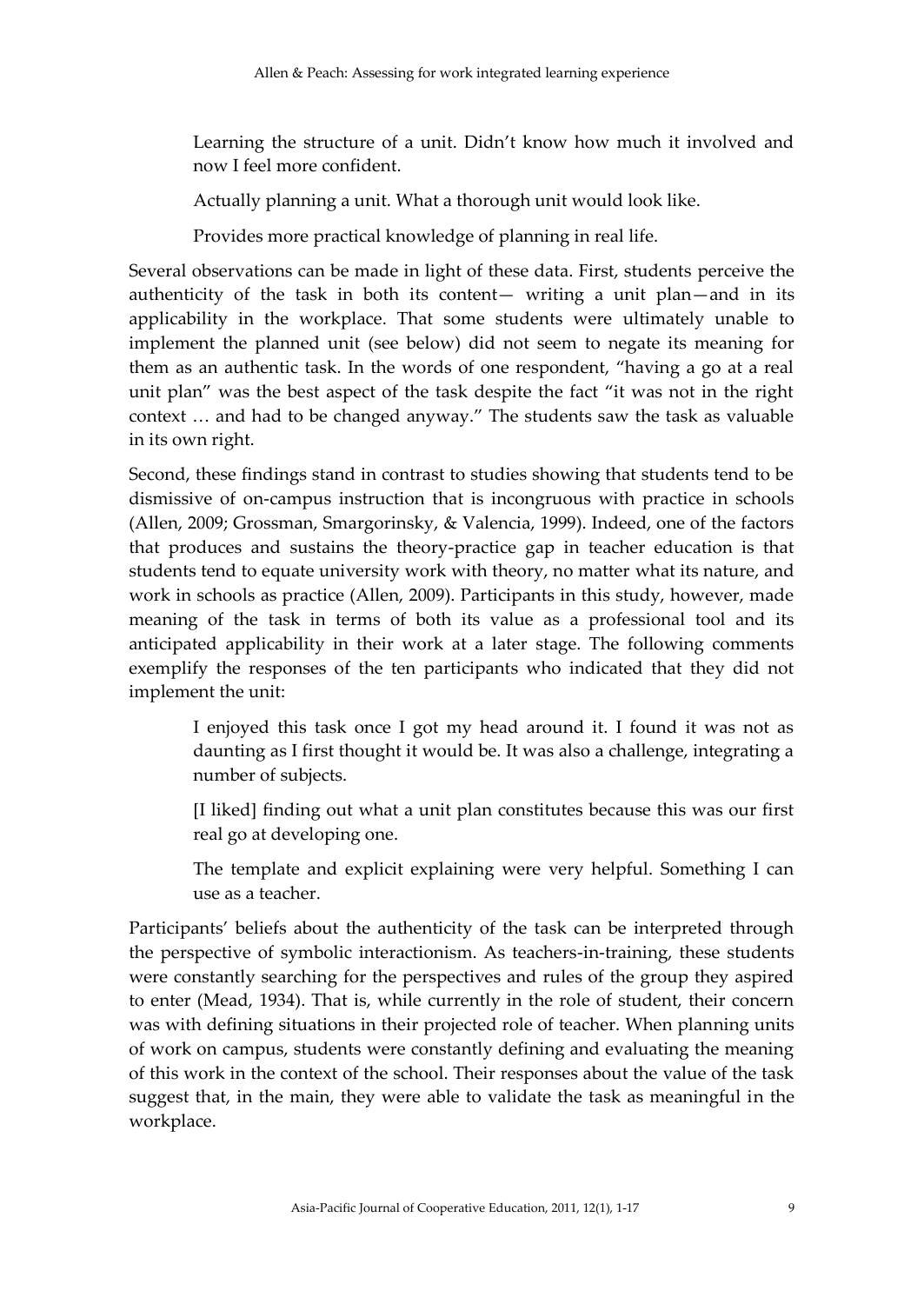That many students still credited the task as real life and valuable, despite not implementing it in the workplace, can be understood through their interpretation of the generalized other. The data suggest that many of our respondents were disillusioned about how things transpired during the practicum, particularly in the seeming discrepancy in task expectations between university and school staff (discussed further in the next section). It would seem that, rather than discrediting the task as dissimilar to the type of work they believed defined the teacher, students distanced themselves from the practices of their supervising teachers:

The unit I had to work with, my teacher did not sit down and go through [it] with me. So I had to make assumptions.

I learnt a lot from the task even though I did not do it well. I was able to reflect on this during [prac] and I would do so much differently next time. It's hard to come up with a unit when you don't know the class well and what resources are available. Also the relationship between teacher and prac teacher also plays a part.

In short, students held onto beliefs about teachers and teaching that did not necessarily incorporate the particular teacher by whom they were supervised. This is consistent with Mead's (1934) concept that defining and interacting with the generalized other is a highly subjective and fluid process.

# *Unambiguous expectations*

 $\overline{a}$ 

Knowing what they are working towards and what is expected of them are important criteria for students in assessment tasks. Tertiary students value transparency in how they will be assessed and expect a clear relationship between what they do in lectures, tutorials and practicum and what they are expected to demonstrate they know and can do (Patrick, Peach, & Pocknee, 2008). They anticipate both timely feedback on their achievement and constructive suggestions for how they can improve (Herrington & Herrington, 2006).

Participants' comments in this study indicate that the largest impediment in implementing the task was the disparity between expectations of university and Teaching Schools staff. This is very concerning in light of agreed partnerships arrangements in the program, which include collaboration between university and Teaching Schools on the nature, development, and implementation of tasks. Clearly, there are flaws in these arrangements $4$ .

A significant hurdle, reported by more than half of the respondents, was that they had difficulty in using, or were unable to use, the unit plan during practicum

<sup>4</sup> A study of a different sample of students in the BLM found that many of the partnership arrangements between the university and Teaching Schools were at best inadequate and at worst non-existent (Allen, 2009). The reasons for this are the focus of future study.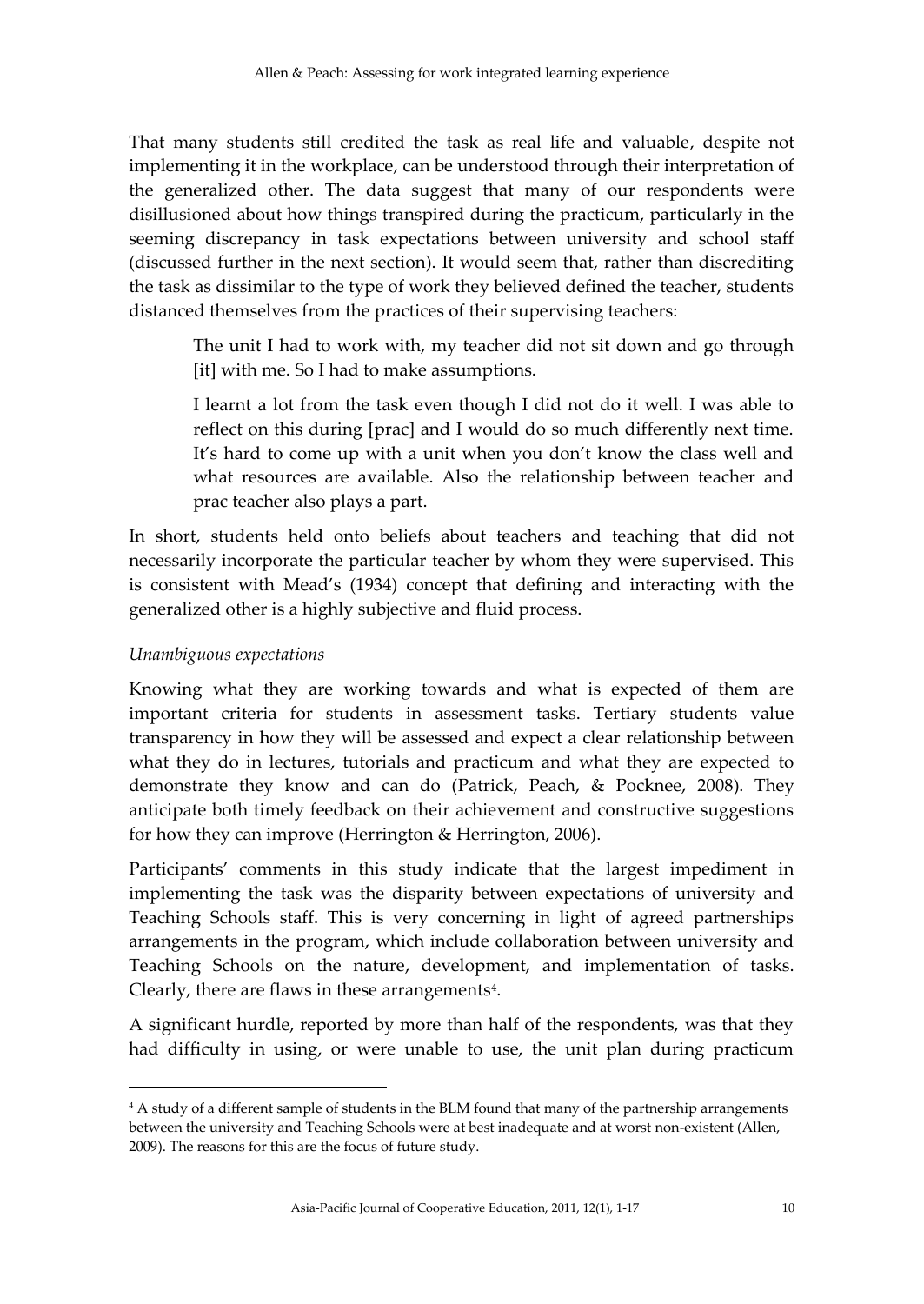because the supervising teacher was unaware of the task requirements. These comments are indicative:

It was hard to use this task as planning for [prac] as my supervising teacher was not sure what I would be teaching. Therefore, I had to do this task as a separate assignment and it wasn't part of my [prac].

[Limiting the task's effectiveness was] the fact that I was unable to actually teach the unit in the classroom and … had to do a unit plan for university and then another one once [I] went into the school.

I was disappointed with implementing my unit. I completed many lessons from the unit but my teacher wasn't interested in reading it. … My teacher felt units were supposed to be progressive and not so much structured. She doesn't do units but puts it together as the term goes on. So I found it hard when university work is basically a waste of time if this is not what the teacher wants.

This perceived discrepancy between university and school requirements and expectations was a source of great concern for students, with 13 (of 17) participants identifying it as a weakness of the assessment experience. For these students, the task could be improved in the following ways:

[Practicum] teachers should be informed about why we did this and the specific information that was included.

Through encouraging the teachers of our learning site to help us with the unit.

Schools need to be made more aware of requirements. Some teachers and schools are not aware of what we are to do on pracs.

Brodie and Irving (2007) argue in their discussion about assessment of work-based learning that outcomes for participants include the acquisition of discipline-specific skills and knowledge, application of learning principles in a work environment, analytical problem-solving skills, and recognition of the limits of their knowledge. This model allows students to engage with assignments, improving their ability to articulate, reflect upon, and interpret knowledge. Students in this study were largely stymied in their efforts to engage with learning in this way because of the ambiguity of university and school expectations. The assessment task enabled them to engage in higher order thinking, such as critical and problem-solving skills (74.2% rating), yet they were unable to apply it and therefore critically reflect on their skills and knowledge.

The need for more timely feedback, particularly from university staff, was also an issue for some respondents. Their concern related to the length of the task coupled with the 'unreasonably short' period of time they were given to complete it. Unless they made special arrangements with their university tutor, students did not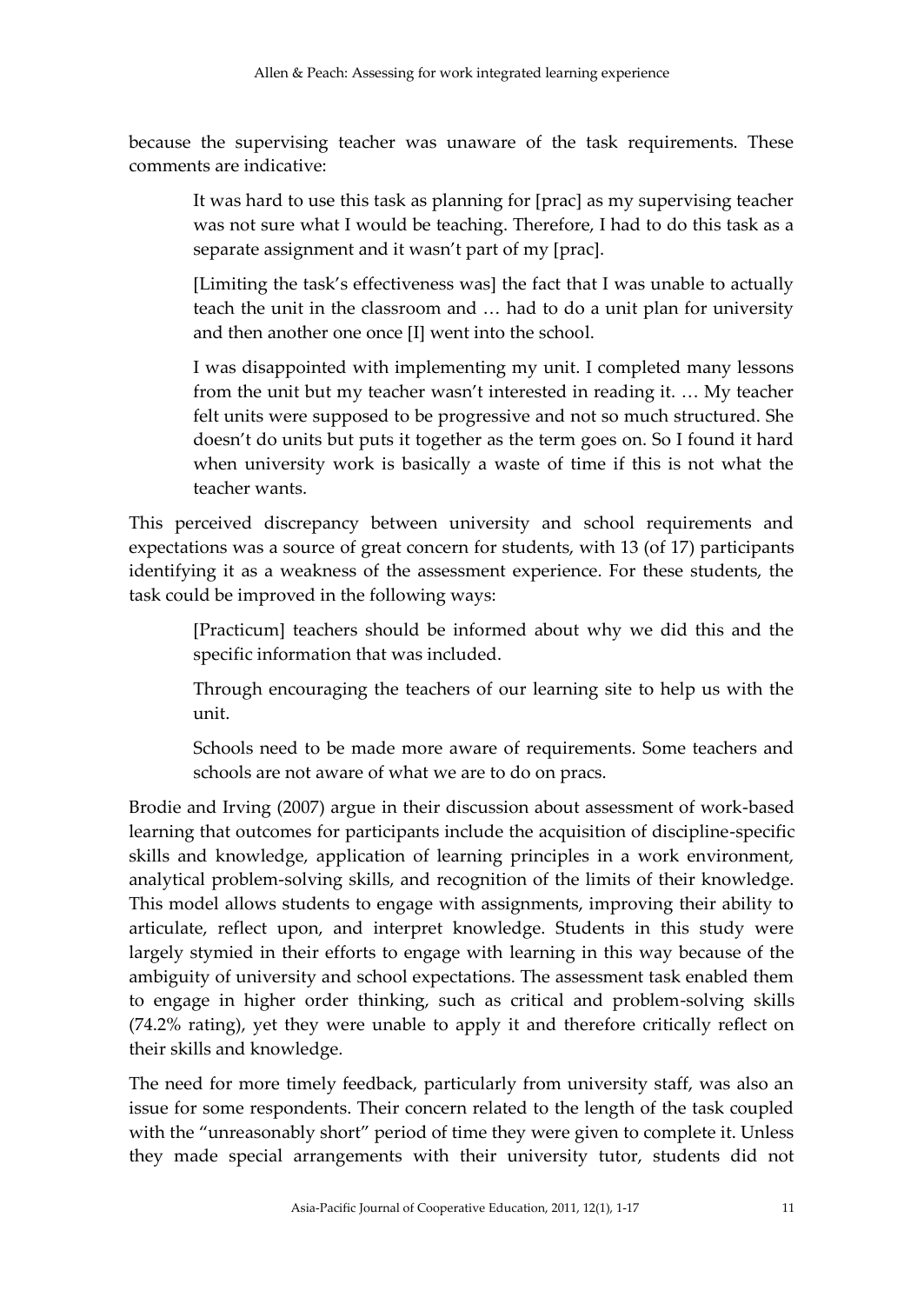receive feedback (or a grade) for their task until after their practicum. Participants' comments on the issue of feedback included:

I believe the task needed more time as it was a very short term. Also, I didn't know how I went until I got my grade in term 2. Feedback from [the tutor] in class was good but I needed more.

It would be better if this was the first assignment as it was extremely busy leading up to our prac and this is a very big assignment. And we only submitted it on Friday, started prac on Monday!

For those students who did implement the unit, the need for feedback from teachers was identified:

Fill-in teachers for the class were not able to give feedback because they had not been given background on the instruction.

If [the supervising teacher] had helped me through it, and told me what to cover next, and talked about what I'd done, it would have been easier for me to know what is expected of me and my implementation of the unit.

Hattie and Timperley (2007) point out that feedback, when combined with effective instruction, can be very powerful in enhancing learning. It should be about the particular qualities of the work, with advice on what or how the student can improve, and must be timely to ensure effectiveness (Black, Harrison, Lee, Marshall, & Wiliam, 2002). Findings in this study suggest that the delayed/limited feedback that some students received clouded their understanding of what was expected of them by the different stakeholders.

Further, it is our contention that respondents in this study, having encountered different and oft-times conflicting stakeholder expectations while fulfilling the one role, were subjected to what symbolic interactionists refer to as 'role strain' (Goode, 1960). As pre-service teachers, they were searching for the norms and social and cultural traditions of their future profession, including an understanding of the organized attitudes and expectations of others (Stryker, 1980). The strain participants reported experiencing arguably occurred because, in contradiction to articulated partnership arrangements, the two primary stakeholders—the university and the Teaching Schools—comprised and projected a different set of attitudes and expectations to the pre-service teacher. It is evident that the *unambiguous expectations* in assessment anticipated by tertiary students (Bryan & Clegg*,* 2006) were not a reality for our participants. This spelled a problem for their successful accomplishment of work integrated learning assessment tasks.

In arguing this, we are not suggesting that role strain in and of itself is an unusual or even deleterious condition in human interaction. Indeed, given the complexity of social structures and the number of dimensions attached to most roles, instances of role strain are abundant and, in a sense, a normal product of social life (Dolch, 2003;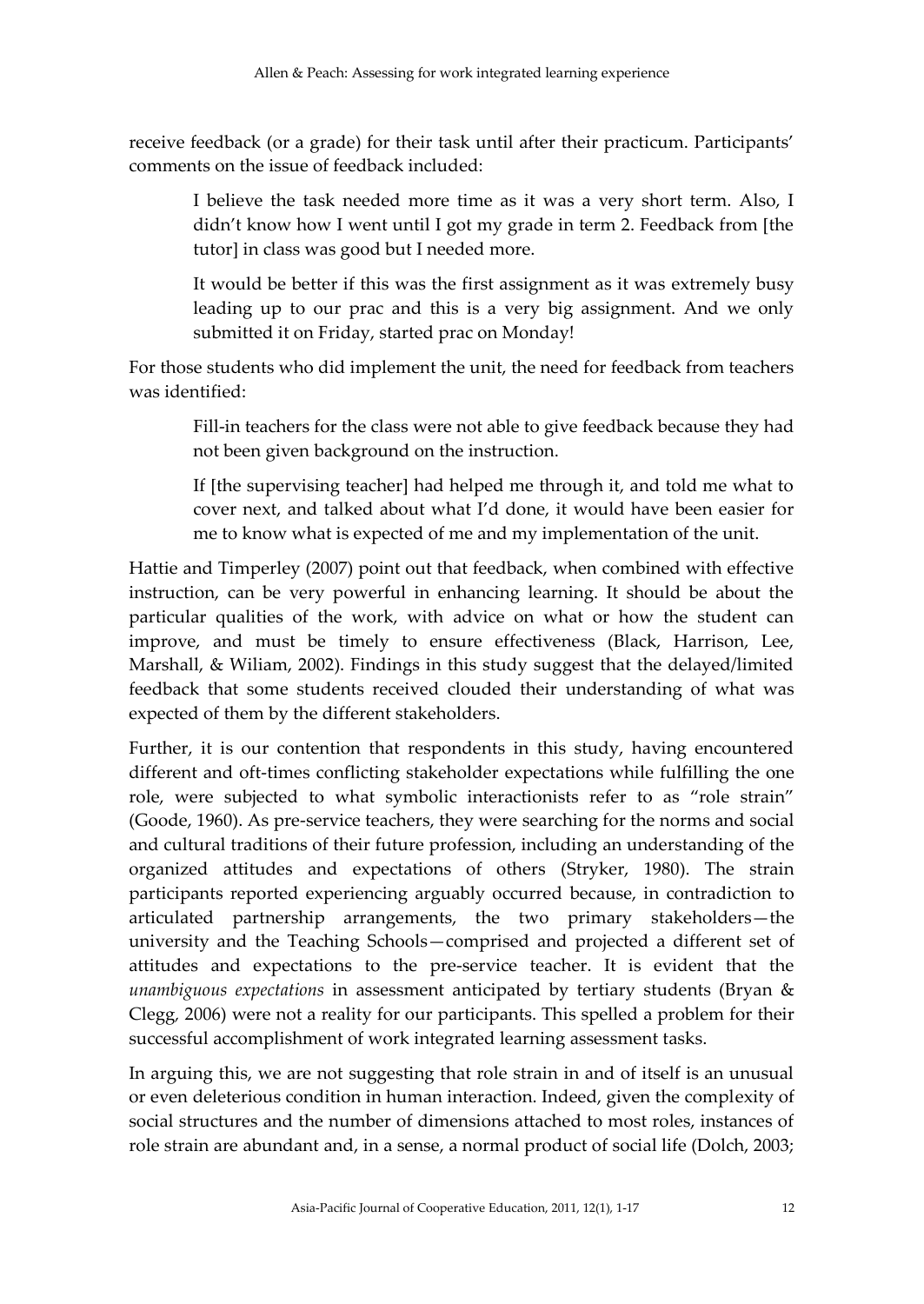Hicks, 2008). The problem lies in the fact that our participants had not yet taken up the role (of teaching). Thus, as trainees, they were being asked to make meaning of a new set of knowledge and skills (about unit planning) while simultaneously encountering conflicting concepts of what that set of knowledge and skills entailed. This is a daunting challenge for students. The role strain they inevitably encountered in trying to make meaning of the task impacted negatively on their achievement.

Two issues are noteworthy at this point. First, the BLM, like many work integrated learning programs, attempts to shift the emphasis on student proficiency from academic development to professional capabilities. It is widely agreed that this can only successfully occur when robust partnerships among stakeholders are codeveloped and co-sustained (Australian Council of Deans of Education, 2005; Patrick *et al*., 2008; Taylor, 2008). Findings in this study suggest that workintegrated learning assessment can only be of value for student learning when there are common stakeholder viewpoints about the specific nature and content of assessment. Programs based on rhetorical or overly broad concepts of partnership set their students up to encounter role strain which, judging by this study and others (Allen & Peach, 2007; Yayli, 2008) can be detrimental to their work-integrated learning experience.

Second, when individuals encounter role strain, they tend to compartmentalize dimensions of their role, privileging some over others, in order to reduce the feeling of strain. This often leads to abandonment of one or more dimensions. The risk in work-integrated learning programs is that unless established synergies of practice and beliefs exist between stakeholders, students will abandon university learning in order to privilege workplace practice. This type of role behavior has been documented since the professionalization of teaching in the 1960s (Bullough & Draper, 2004; Mitchell & Schwager, 1993). The risk here is twofold: (a) students fail to engage in the type of innovative, futures-oriented and research-based work that many work-integrated learning programs offer; and (b) we return to a preprofessional model of teacher education where pedagogical practice is predominantly learned through transmission teaching or a brief period of apprenticeship with experienced teachers during practical placements (Hargreaves, 2001).

In summary, participants' experiences of the assessment task were mixed. While most perceived the task as authentic and could appreciate its applicability in the real life of the classroom, many were stymied in their efforts to implement the task because of ambiguous and conflicting stakeholder expectations concerning the nature and content of the assessment item.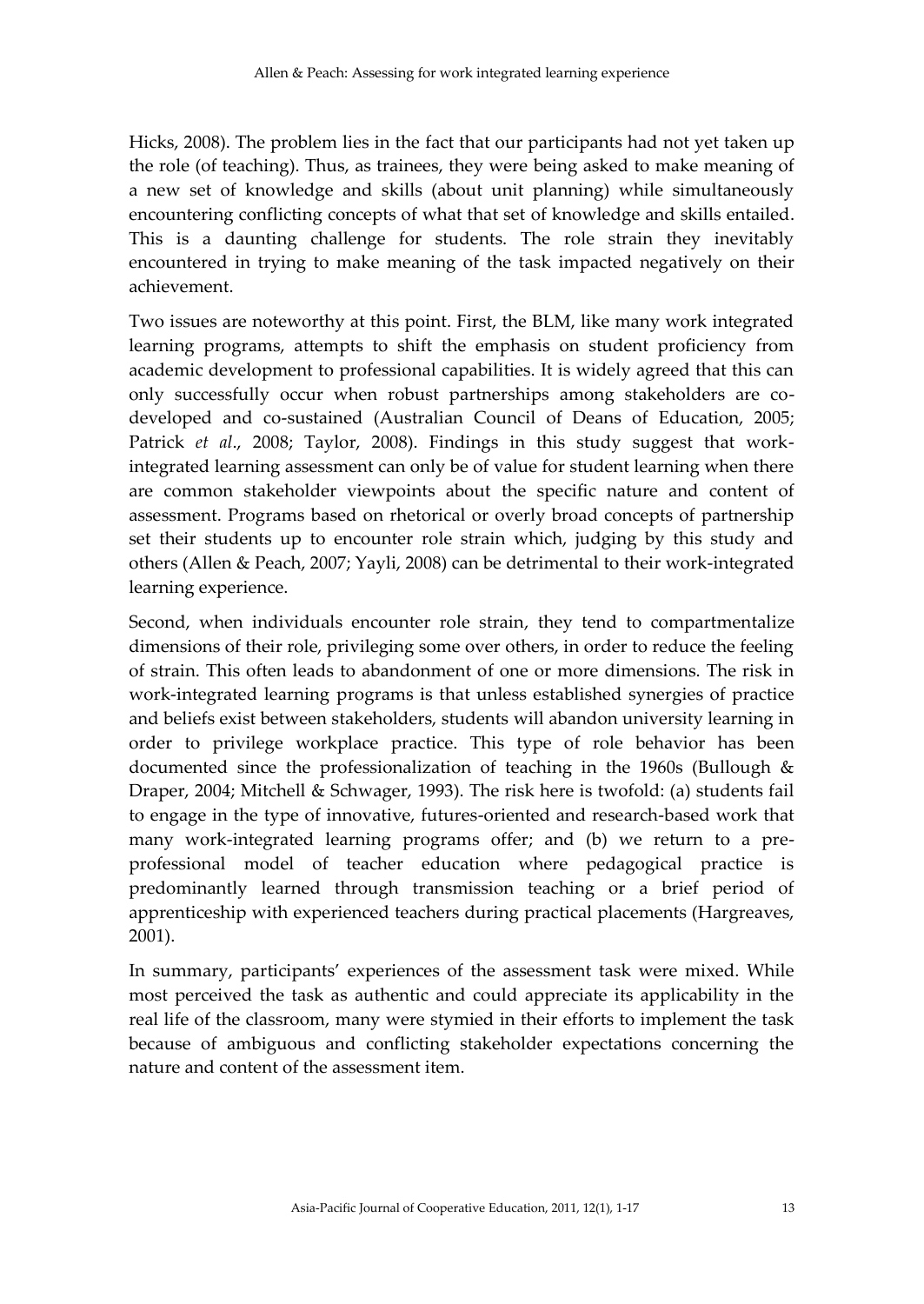#### **CONCLUSION**

The Australian Prime Minister (PM) (then Deputy PM), Julia Gillard, recently declared that the onus must fall on universities to ensure seamlessness between the university and vocational sectors and to meet the broad range of Australia's skill needs (Healy, 2009). In doing so, she reiterated wide-held concerns that universities cannot always show how theory and practice combine in undergraduate and postgraduate programs to produce students who are workplace ready (Patrick *et al*., 2008). Work-integrated learning attempts to respond to these perceived shortcomings by requiring students to be situated in workplaces where skills and knowledge learned on campus can be applied in practice.

One obdurate weakness in this type of learning is the ways in which students are assessed. Tertiary students commonly suggest that, whilst they are good at teaching, are good nurses, are good coaches, and so forth, most of their grades within their degree program are based on their ability to *articulate that* they are good, and why they are good, rather than focusing on the fact that they *are* good teachers, nurses or coaches (Brodie & Irving, 2007). Capability is central to successful work-integrated learning and must be included within the assessment process. The program and course providing the context for this paper attempted to foreground students' workplace capability through an assessment task undertaken on campus (writing a unit plan) and applied in the workplace (delivering the unit of work). Our interpretation of students' responses to questions about the task leads us to two major conclusions.

First, students valued the task for its practical applicability. They were able to project themselves into the role of teacher and deemed the task real life and what real teachers do. That is, they associated the task with the norms and values of the profession to which they aspired (Mead, 1934). That many were unable to implement or had difficulty in implementing the task did not seem to diminish the value of the task for them; they accepted the situation and responded to the requirements of the written assessment. Moreover, these students still associated the unit plan with what happens in the real world. This is surprising in terms of what we know about how people behave in roles. Generally, when individuals meet a conflicting or incongruent response in an environment (in this case, the unit plan not being accepted by the supervising teacher), they will modify or control their actions in order to align with the behaviors of the group to which they aspire (Blumer, 1969). This is especially the case with novitiates who have the least power in the practicum triad and who lack the confidence to "teach against the grain" (Cochran-Smith, 2001, p. 3). Based on our findings, we posit that students had formed strong beliefs on campus about the practical value of the task and were able to hold onto these beliefs in the face of contradictory expectations by the generalised other of the classroom teacher.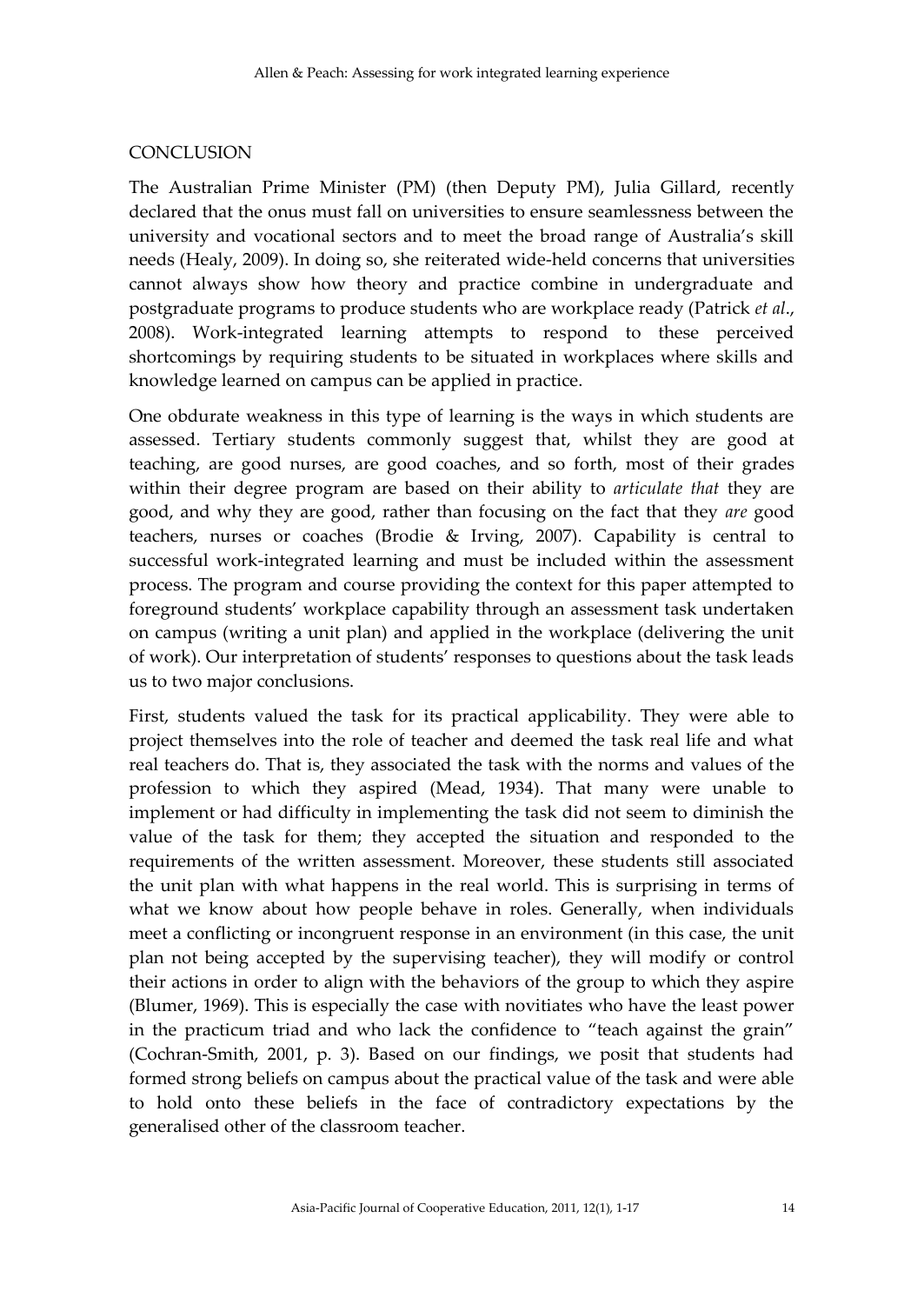A second and associated conclusion is that students met unnecessary hurdles in work-integrated learning assessment experiences because of weak or non-existent partnership arrangements. This was evident in the contradictory expectations about the nature and content of the task by university and Teaching Schools staff. This meant, in effect, that students encountered role strain (Goode, 1960) between their role dimensions as university student and pre-service teacher. While role strain is a normal product of social life (Dolch, 2003), it is our contention that it must be minimized by the institutions responsible for the work-integrated learning experience. As individuals struggling to adopt the knowledge and skills, behaviors and beliefs of effective teachers, students need to receive similar and consistent understandings from the different stakeholders. It is up to the institutions to establish clear links between theory and practice. In short, we cannot afford to knowingly establish work-integrated learning programs in which role strain is an inherent and significant feature.

#### **REFERENCES**

- Allen, J. M. (2009). *The "theory-practice gap": Turning theory into practice in a preservice teacher education program.* Unpublished doctoral thesis, Central Queensland University, Rockhampton, Qld.
- Allen, J. M., & Peach, D. (2007). Exploring connections between the in-field and oncampus components of a preservice teacher education program: A student perspective, *Asia-Pacific Journal of Cooperative Education, 8*, 23-36.
- Allen, J. M., & Smith, R. A. (2007). Introduction. In P. Grainger & J. M. Allen (Eds), *Dimensions of learning in practice in Australian primary, secondary and tertiary education* (pp. 19-27). Heatherton, Vic.: Hawker Brownlow Education.
- Atchison, M., Pollock, S., Reeders, E., & Rizzetti, J. (2002). *Work integrated learning paper*. Melbourne, Vic: RMIT.
- Australian Council of Deans of Education (ACDE). (2005). *Teaching tomorrow's teachers: ACDE submission to the House of Representatives inquiry into teacher education*. Canberra, ACT: Author.
- Barnes, A. (2008). Future-wishing, magical fantasies, yet being 'real': Snapshots of student teachers' perceptions during their initial training, *Teacher Development, 12*, 3-13.
- Becker, H. S., & Geer, B. (1958). The fate of idealism in Medical School, *American Sociological Review, 23*, 400-421.
- Black, P., Harrison, C., Lee, C., Marshall, B., & Wiliam, D. (2002). *Working inside the black box: Assessment for learning in the classroom*, London, UK: School of Education, King's College.
- Blumer, H. (1969). *Symbolic interactionism: Perspective and method*. Englewood Cliffs, NJ: Prentice Hall.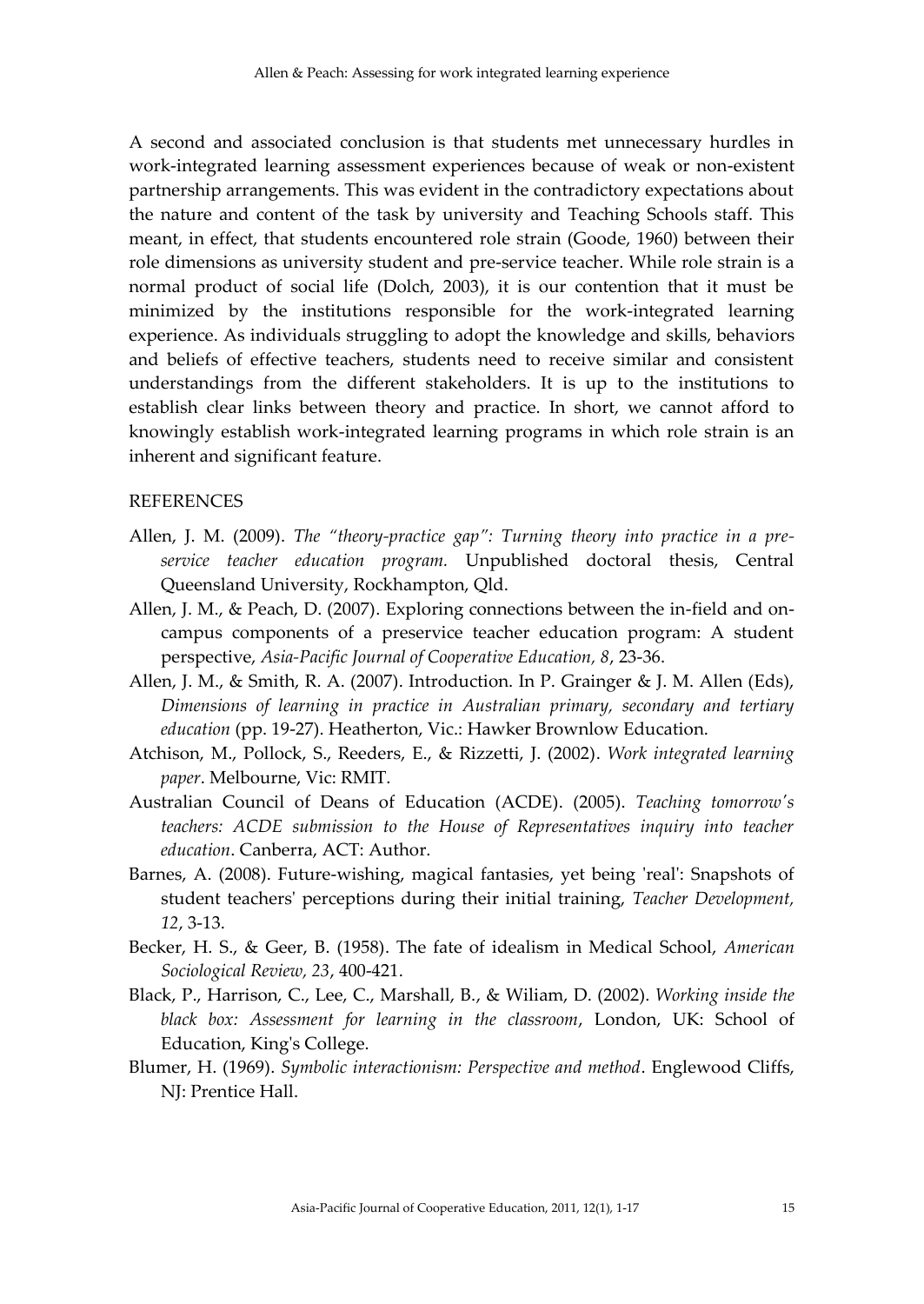- Boud, D. (2001). New practices for new times. In D. Boud & N. Solomon (Eds), *Work-based learning: A new higher education?* (pp. 3-17). Buckingham, UK: The Society for Research into Higher Education & Open University Press.
- Brodie, P. & Irving, K. (2007). Assessment in work-based learning: Investigating a pedagogical approach to enhance student learning, *Assessment and Evaluation in Higher Education*, *32,* 11-19.
- Bradley, D., Noonan, P., Nugent, H., & Scales, B. (2008). *Review of Australian higher education [final report]*: Commonwealth of Australia. Retrieved on March 24, 2009 fro[m www.deewr.gov.au/he\\_review\\_finalreport](http://www.deewr.gov.au/he_review_finalreport)
- Bryan, C., & Clegg, K. (2006). *Innovative assessment in higher education*. London, UK: Routledge.
- Bullough, R. V., Jr., & Draper, R. J. (2004). Making sense of a failed triad: Mentors, university supervisors, and positioning theory, *Journal of Teacher Education*, *55*, 407-420.
- Charon, J. M. (2007). *Symbolic interactionism: An introduction, an interpretation, an integration* (9<sup>th</sup> ed.). Upper Saddle River, NJ: Pearson Prentice Hall.
- Clason, D. L., & Dormody, T. J. (1994). Analyzing data by individual Likert-type items. *Journal of Agricultural Education, 35*, 31-35.
- Cochran-Smith, M. (2001). Learning to teach against the (new) grain. *Journal of Teacher Education*, *52*, 3-4.
- Coffey, A., & Atkinson, P. (1996). *Making sense of qualitative data: Complementary research strategies*. Thousand Oaks, CA: Sage.
- Cohen, L., Manion, L., & Morrison, K. (2007). *Research methods in education* (6th ed.). London, UK: Routledge.
- Dolch, N. A. (2003). Role. In L. T. Reynolds & N. J. Herman-Kinney (Eds.) *Handbook of symbolic interactionism* (pp. 391-410). Lanham, MD: AltaMira Press.
- Goode, W. J. (1960). A theory of role strain. (1960). *American Sociological Review, 25*, 483-496.
- Grossman, P. L., Smargorinsky, P., & Valencia, S. (1999). Appropriating tools for teaching English: A theoretical framework for research on learning to teach. *American Journal of Education, 108*, 1-20.
- Hargreaves, A. (2001). The changing nature of teachers' professionalism in a changing world. In Y. Cheng, K. Chow & K. Tsui (Eds), *New teacher education for the future: International perspectives* (pp. 89-107). Hong Kong: Hong Kong Institute of Education.
- Hattie, J., & Timperley, H. (2007). The power of feedback. *Review of Educational Research, 77*, 81-112.
- Healy, G. (2009, March 18). Business wants grads who can cope*. The Australian,* p. 33.
- Herrington, J., & Herrington, A. (2006). *Authentic learning environments in higher education*. Hershey, PA: Information Science Publishers.
- Hicks, A. M. (2008). Role fusion: The occupational socialization of prison chaplains. *Symbolic Interaction, 31*, 400-421.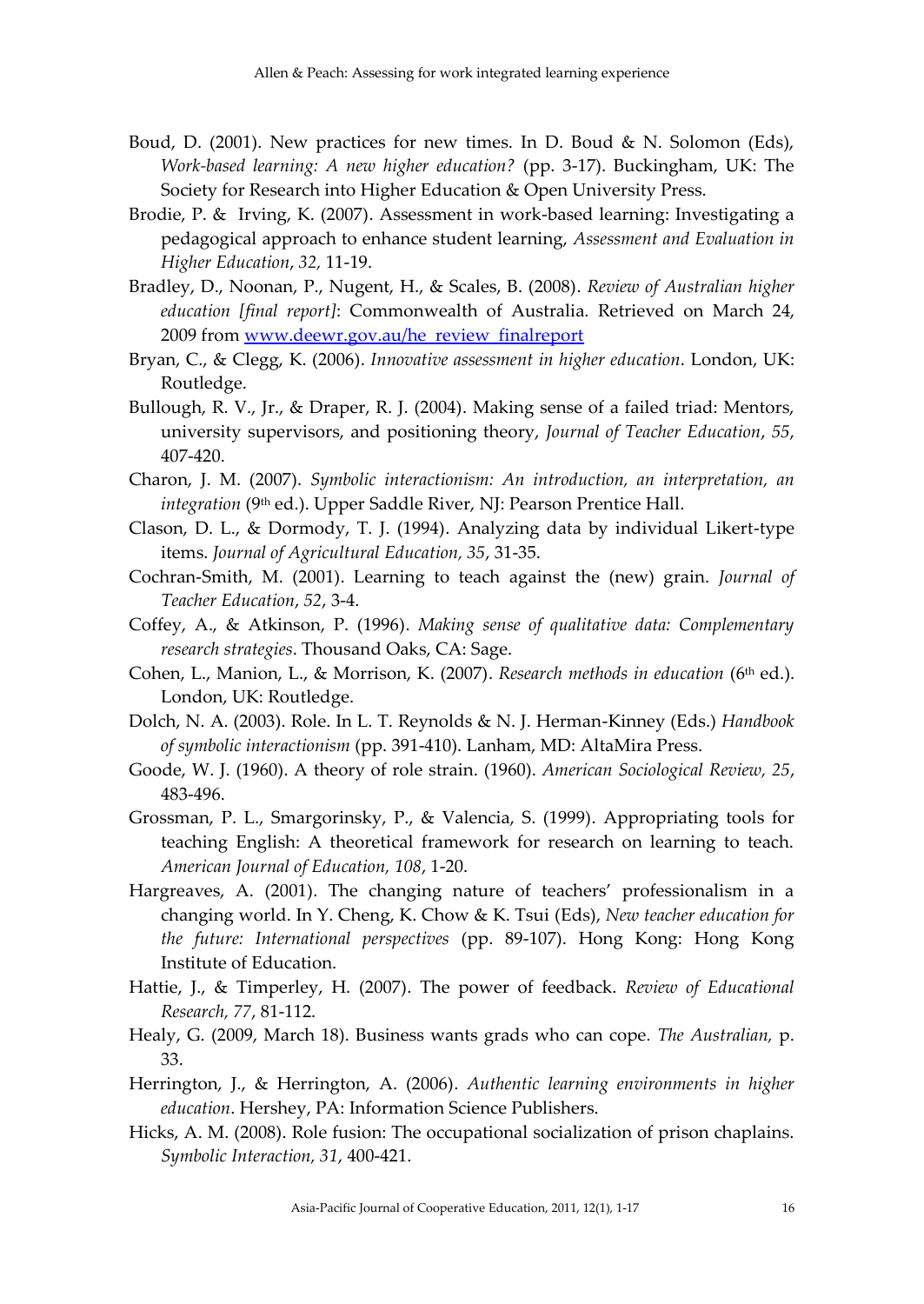- Korthagen, F. A. J., Loughran, J. J., & Russell, T. (2006). Developing fundamental principles for teacher education programs and practices. *Teaching and Teacher Education*, *22*, 1020-1041.
- Kvale, S. (2008). *InterViews: Learning the craft of qualitative research interviewing*. Los Angeles, CA: Sage.
- Lynch, D. E. (2003). So, you want to make a real difference? An introduction to learning management for the teacher in training. Unpublished manuscript. Central Queensland University, Rockhampton, Qld.
- Mead, G. H. (1934). *Mind, self, and society* Chicago, IL: University of Chicago Press.
- Miles, M. B., & Huberman, A. M. (1994). *Qualitative data analysis: An expanded sourcebook* (2nd ed.). Thousand Oaks, CA: Sage.
- Mitchell, M. F., & Schwager, S. (1993). Improving the student teaching experience: Looking to the research for guidance. *Physical Educator, 50*(1), 31-42.
- Patrick, C.-j., Peach, D., & Pocknee, C. (2008). *The WIL [work integrated learning] report: A national scoping study*. [Australian Learning and Teaching Council (ALTC) Final Report]. Brisbane, Qld: Queensland University of Technology.
- Rout, M. (2009, March 07). When going gets tough, get teaching. *The Weekend Australian*, p. 1.
- Smith, R. A., & Moore, T. (2006). The learning management concept. In R. A. Smith & D. E. Lynch (Eds), *The rise of the learning manager: Changing teacher education* (pp. 9-23). Frenchs Forest, NSW: Pearson Education.
- Smith-Lovin, L. (2007). The strength of weak identities: Social structural sources of self, situation and emotional experience. *Social Psychology Quarterly, 70*, 106-124.
- Stryker, S. (1980). *Symbolic interactionism: A social structural version*. Menlo Park, CA: The Benjamin/Cummings Pub Co.
- Taylor, A. (2008). Developing understanding about learning to teach in a universityschools partnership in England. *British Educational Research Journal*, *34*, 63-90.
- Turner, D. (2006). The teaching school. In R. A. Smith & D. E. Lynch (Eds), *The rise of the learning manager* (pp. 69-78). Frenchs Forest, NSW: Pearson Education.
- World Association for Cooperative Education (WACE). (n. d.). *About WACE: Mission*, Retrieved on March 24, 2009, from<http://www.waceinc.org/about.html>
- Yayli, D. (2008). Theory-practice dichotomy in inquiry: Meanings and preservice teacher-mentor teacher tension in Turkish literacy classrooms. *Teaching and Teacher Education, 24*, 889-900.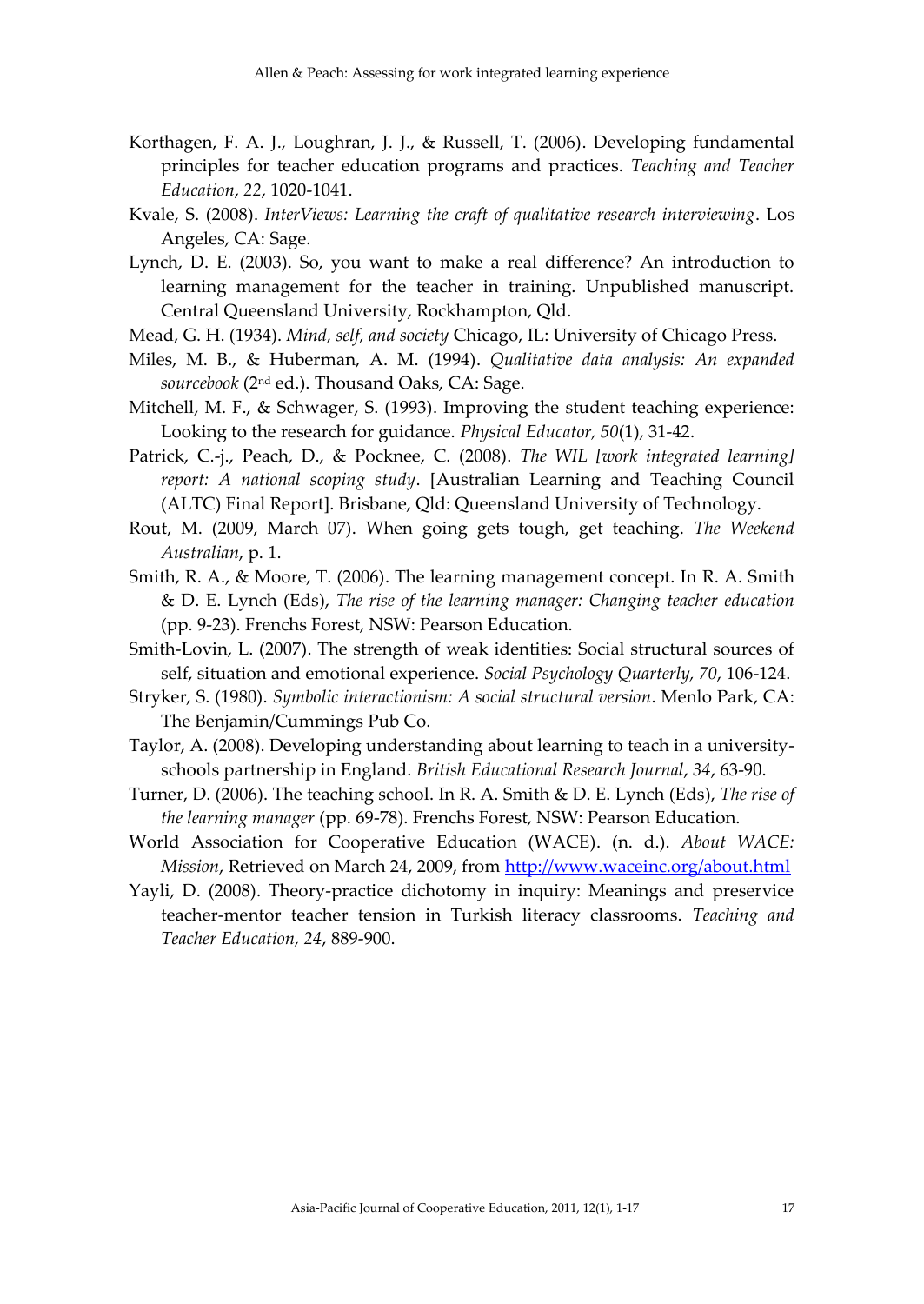

#### **http://www.apjce.org**

*Asia-Pacific* **Journal of Cooperative Education**

#### ABOUT THE JOURNAL

The Asia-Pacific Journal of Cooperative education (APJCE) arose from a desire to produce an international forum for discussion of cooperative education, or work integrated learning (WIL), issues for practitioners in the Asia-Pacific region and is intended to provide a mechanism for the dissemination of research, best practice and innovation in workintegrated learning. The journal maintains close links to the biennial Asia-Pacific regional conferences conducted by the World Association for Cooperative Education. In recognition of international trends in information technology, APJCE is produced solely in electronic form. Published papers are available as PDF files from the website, and manuscript submission, reviewing and publication is electronically based. In 2010, Australian Research Council (ARC), which administers the Excellence in Research (ERA) ranking system, awarded APJCE a 'B' ERA ranking (top 10-20%).

Cooperative education/WIL in the journal is taken to be work-based learning in which the time spent in the workplace forms an integrated part of an academic program of study. More specifically, cooperative education/WIL can be described as a strategy of applied learning which is a structured program, developed and supervised either by an educational institution in collaboration with an employer or industry grouping, or by an employer or industry grouping in collaboration with an educational institution. An essential feature is that relevant, productive work is conducted as an integral part of a student's regular program, and the final assessment contains a work-based component. Cooperative education/WIL programs are commonly highly structured and possess formal (academic and employer) supervision and assessment. The work is productive, in that the student undertakes meaningful work that has economic value or definable benefit to the employer. The work should have clear linkages with, or add to, the knowledge and skill base of the academic program.

#### INSTRUCTIONS FOR CONTRIBUTORS

The editorial board welcomes contributions from authors with an interest in cooperative education/WIL. Manuscripts should comprise reports of relevant research, or essays that discuss innovative programs, reviews of literature, or other matters of interest to researchers or practitioners. Manuscripts should be written in a formal, scholarly manner and avoid the use of sexist or other terminology that reinforces stereotypes. The excessive use of abbreviations and acronyms should be avoided. All manuscripts are reviewed by two members of the editorial board. APJCE is produced in web-only form and published articles are available as PDF files accessible from the website http://www.apjce.org.

Research reports should contain; an introduction that describes relevant literature and sets the context of the inquiry, a description and justification for the methodology employed, a description of the research findings-tabulated as appropriate, a discussion of the importance of the findings including their significance for practitioners, and a conclusion preferably incorporating suggestions for further research. Essays should contain a clear statement of the topic or issue under discussion, reference to, and discussion of, relevant literature, and a discussion of the importance of the topic for other researchers and practitioners. The final manuscript for both research reports and essay articles should include an abstract (word limit 300 words), and a list of keywords, one of which should be the national context for the study.

Manuscripts and cover sheets (available from the website) should be forwarded electronically to the Editor-in-Chief. In order to ensure integrity of the review process authors' names should not appear on manuscripts. Manuscripts should be between 3,000 and 5,000 words, include pagination, be double-spaced with ample margins in times new-roman 12 point font and follow the style of the Publication Manual of the American Psychological Association in citations, referencing, tables and figures (see also, http://www.apa.org/journals/faq.html). The intended location of figures and diagrams, provided separately as high-quality files (e.g., JPG, TIFF or PICT), should be indicated in the manuscript. Figure and table captions, listed on a separate page at the end of the document, should be clear and concise and be understood without reference to the text.